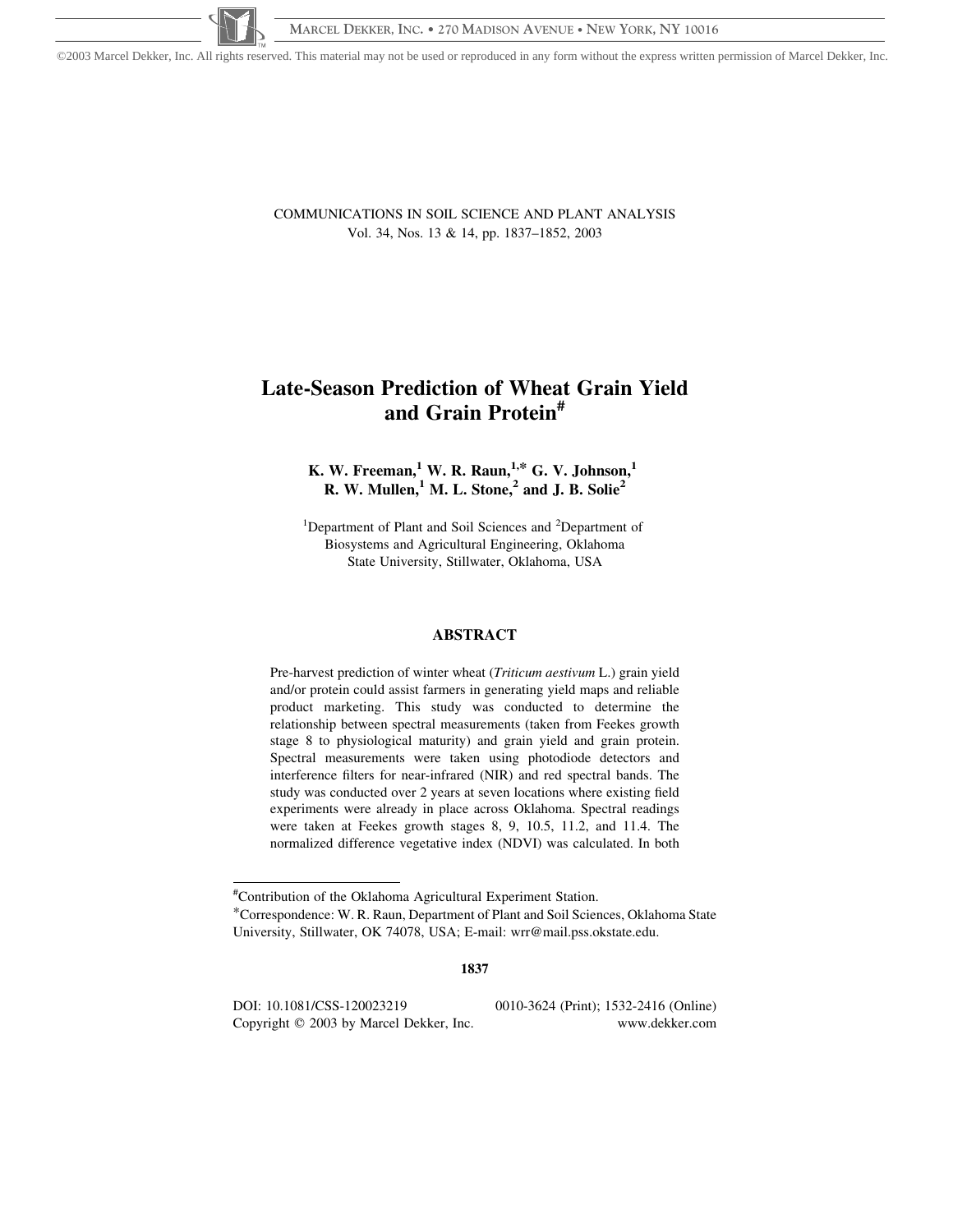©2003 Marcel Dekker, Inc. All rights reserved. This material may not be used or reproduced in any form without the express written permission of Marcel Dekker, Inc.

# 1838 Freeman et al.

cropping cycles, NDVI was well correlated with grain yield, grain N uptake, straw N uptake, and total N uptake at Feekes growth stages 9 and 10.5 ( $\mathbb{R}^2 > 0.5$ ). However, by Feekes 11.2 no relationship between NDVI and grain yield or N uptake was observed. In 1999–2000 at Feekes 11.4 (harvest), NDVI and grain yield were poorly correlated. Across locations and years, no consistent relationship existed between NDVI and grain N or straw N at any stage of growth. Grain N and straw N could not be reliably predicted using NDVI at any stage of growth.

# INTRODUCTION

Sensor-based variable rate technologies (s-VRT) are continuing to receive attention as a means for precision management of N inputs in winter wheat (*Triticum aestivum* L.) production. Some of this work has been directed at estimating N uptake of winter wheat during early vegetative growth and later correlated with final grain yield. This study focuses on predicting the final yield and/or grain protein of winter wheat at late growth stages using sensors. Pre-harvest prediction of wheat yield and/or protein could assist producers in generating yield maps and allow for reliable means of product marketing.

## LITERATURE REVIEW

#### Predicting Grain Yield

Lukina et al.<sup>[1]</sup> describes advancements in precision agriculture technology (PAT) as decreasing inputs while maintaining yield or supplying the same inputs but achieving higher yields through more efficient crops. Araus<sup>[2]</sup> reported that methods based on red/near infrared ratios can yield estimates of leaf area index (LAI), green biomass, crop yield, and canopy photosynthetic capacity. In fact, green leaves are strong absorbers in the red, but highly reflected in the near infrared. Mahey et al. $^{[3]}$  found NDVI and wheat grain yield to be highly correlated, establishing the potential to predict grain yield of wheat with remote sensed data. They also noted that the strongest correlation occurred between 75 and 104 days after planting. Also, NDVI has been found to be highly correlated with yield and biomass in barley (*Horduem vulgare L.*).<sup>[4]</sup> According to work using satellite imagery by Quarmby et  $al$ ,  $[5]$  wheat yield estimates during the early part of the growing season change rapidly. However, 50 to 100 days prior to harvest, yield estimates stabilize. These results indicate accurate yield estimates may be made two months prior to harvest.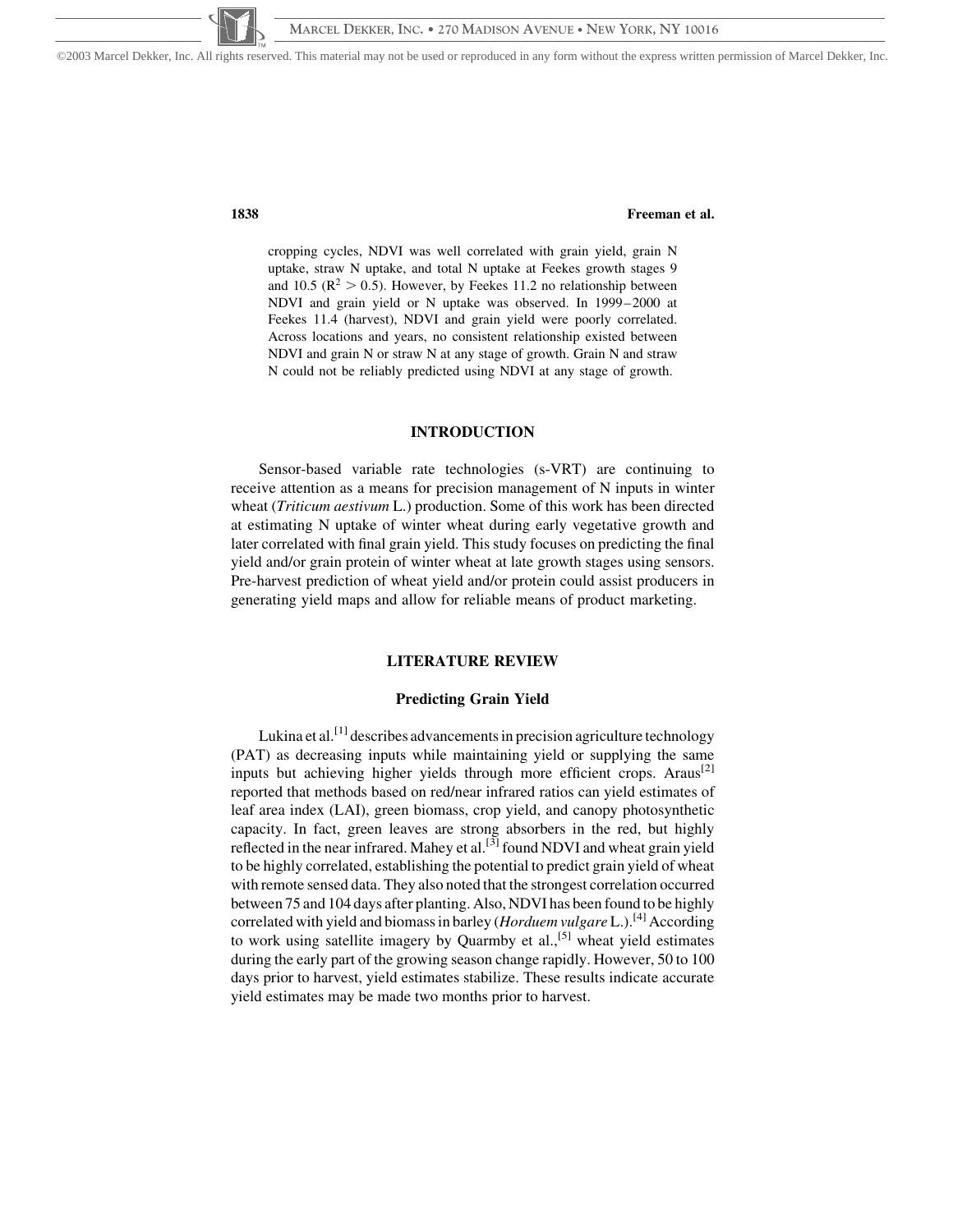©2003 Marcel Dekker, Inc. All rights reserved. This material may not be used or reproduced in any form without the express written permission of Marcel Dekker, Inc.

#### Wheat Grain Yield and Grain Protein 1839

As noted by Filella et al.,<sup>[6]</sup> remote sensing could provide inexpensive, large-area estimates of N status in wheat. They further reported that the use of reflectance at 430, 550, 680 nm, and red edge wavelengths offers potential for assessing N status of wheat. Work by Kleman and Fagerlund<sup>[7]</sup> studied different ratios of red, NIR, and infrared (IR) and concluded that IR/red was related to the biomass and grain yield of spring barley (Hordeum distichum L.). Stone et al.<sup>[8]</sup> demonstrated that N uptake and NDVI are highly correlated. Raun et al.<sup>[9]</sup> showed that the sum of two NDVI readings taken at Feekes<sup>[10]</sup> growth stages 4 and 5 divided by the growing degree days (GDD) between these readings was a reliable predictor of final grain yield at six of nine sites. However, this work required two post dormancy readings. Ensuing work by Lukina et al.[1] showed a stronger correlation between yield and one NDVI reading collected at Feekes growth stage 5 divided by the total number of days from planting.

#### Field Resolution and Mapping

As precision farming becomes adapted and accepted, delineating the proper field element size becomes more important. Solie et al.<sup>[11]</sup> defines field element size as the area that provides the most precise measure of the available nutrient and where the level of that nutrient changes with distance. This work went on to identify that the fundamental field element size averages  $1.5$  m. A microvariability study by Raun et al.<sup>[12]</sup> found significant differences in surface soil test analyses when samples were  $\leq$ 1m apart for both mobile and immobile nutrients. Solie et al.<sup>[13]</sup> stated that in order to describe the variability encountered in field experiments soil, plant, and indirect measurements should be made at the meter or submeter level.

Willis et al.<sup>[14]</sup> defined yield maps as tools used by producers to look for general patterns and trends, such as unusually high or low yielding areas. They go on to state that many errors are associated with yield monitor data that could be corrected for by integrating remotely sensed data to the yield maps. Blackmore and Marshall<sup>[15]</sup> describe these errors as: 1) the time lag of crop from machine intake to yield sensor, 2) yield sensor calibration, 3) GPS accuracy, 4) uncertain crop width entering the header, 5) surging grain, and 6) grain losses. Considering the range of errors that can be encountered with yield monitor data, interest in the development of alternative "yield sensing" methods has increased.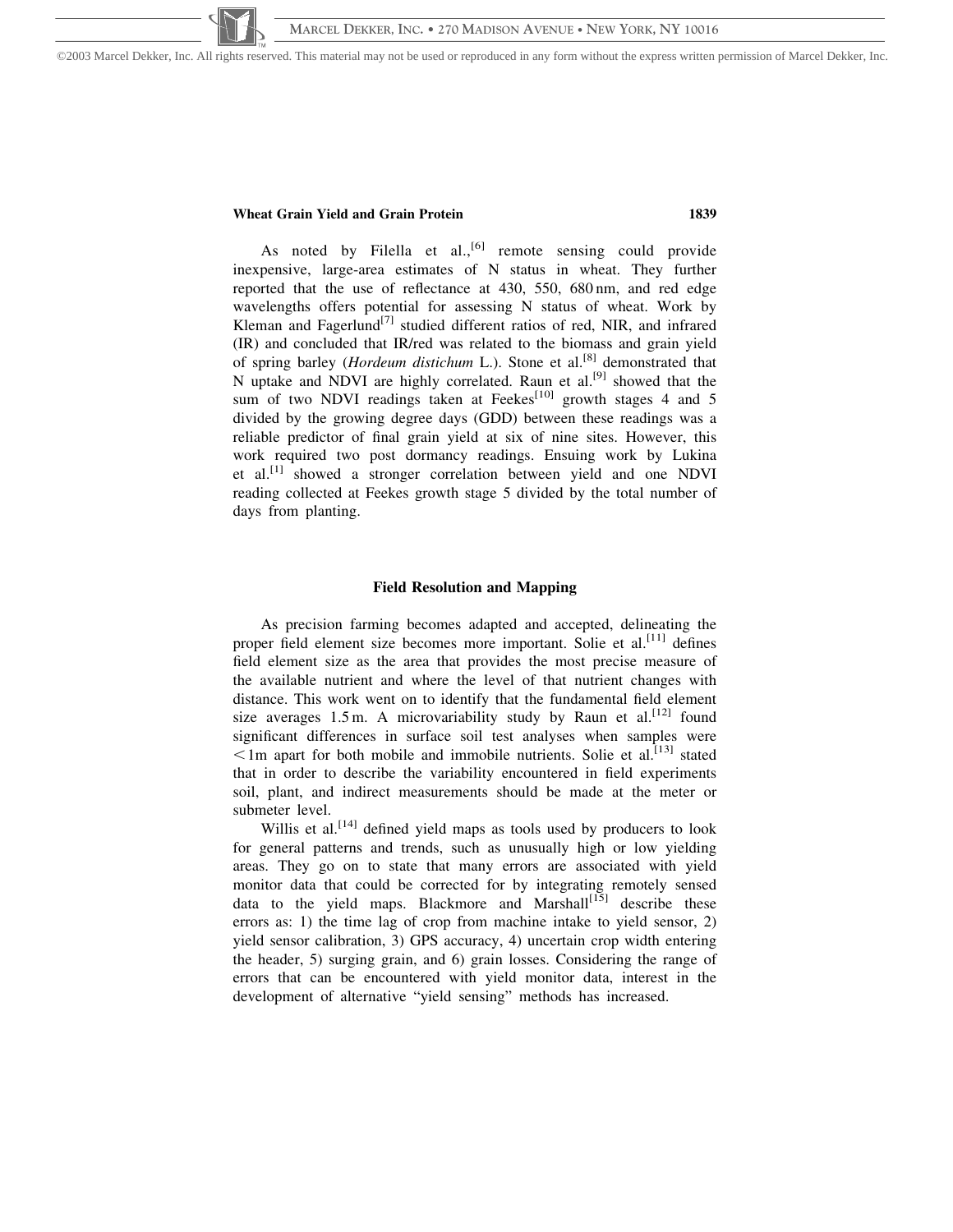©2003 Marcel Dekker, Inc. All rights reserved. This material may not be used or reproduced in any form without the express written permission of Marcel Dekker, Inc.

1840 Freeman et al.

# Predicting Grain Protein

Stone et al.  $[16]$  demonstrated a high correlation between the plant nitrogen spectral index (PNSI), the reciprocal of NDVI, and the total N uptake of wheat forage. This work showed that sensors were reliable indicators of the plant N status. According to Wuest and Cassman,  $[17]$  early-season N environment has a large influence on N partitioning at maturity. The ability to determine the N status of wheat and relate it to N accumulation in the grain opens the possibility to indirectly predict wheat grain protein using remotely sensed data. The objective of this study was to determine the relationship between spectral measurements taken from Feekes growth stage 8 to physiological maturity and grain yield, grain protein, and total N uptake.

# MATERIALS AND METHODS

This study was conducted at seven locations within existing field experiments. Locations included long-term N and P fertility studies across Oklahoma at Stillwater, Lahoma, Perkins, and Haskell, and additional locations included anhydrous ammonia (AA) experiments at Hennessey and Stillwater, and a sewage sludge loading experiment near Stillwater (Table 1). Two meter by two meter plots were established within plots of differing N rates (Table 2). Spectral reflectance readings were taken using a photodiodebased sensor with interference filters for red at  $671 \pm 6$  and near infrared (NIR) at  $780 \pm 6$  nm wavelengths, developed by Stone et al.<sup>[8]</sup> The normalized difference vegetative index (NDVI) was calculated in accordance with the equation  $NDVI = (NIR_{ref} - red_{ref})/(NIR_{ref} + red_{ref})$ . Red reflectance ( $\text{Red}_{\text{ref}}$ ) is calculated by dividing red reflected light by red incident light, and NIR reflectance ( $NIR_{ref}$ ) is calculated by dividing NIR reflected light by NIR incident light. Spectral readings were taken at Feekes growth stages 9 (ligule of last leaf visible), 10.5 (flowering), 11.2 (mealy ripe, contents of kernel soft but dry), and 11.4 (ripe for harvest, straw dead).<sup>[10]</sup> Sensing, planting, and harvest dates and varieties are reported in Table 3.

Each location was harvested using a self-propelled Massey Ferguson 8XP combine. The entire  $4m<sup>2</sup>$  area was harvested and grain weight and moisture were recorded at that time. Straw was collected for calculation of total N uptake using a straw and chaff collector placed under the combine. Straw weights for each plot were recorded and a sample was taken for analysis. Grain and straw samples were then ground to pass a 120-mesh screen and analyzed for total nitrogen using a Carlo Erba 1500 dry combustion analyzer.<sup>[18]</sup> Statistical analysis was performed using  $SAS$ .<sup>[19]</sup>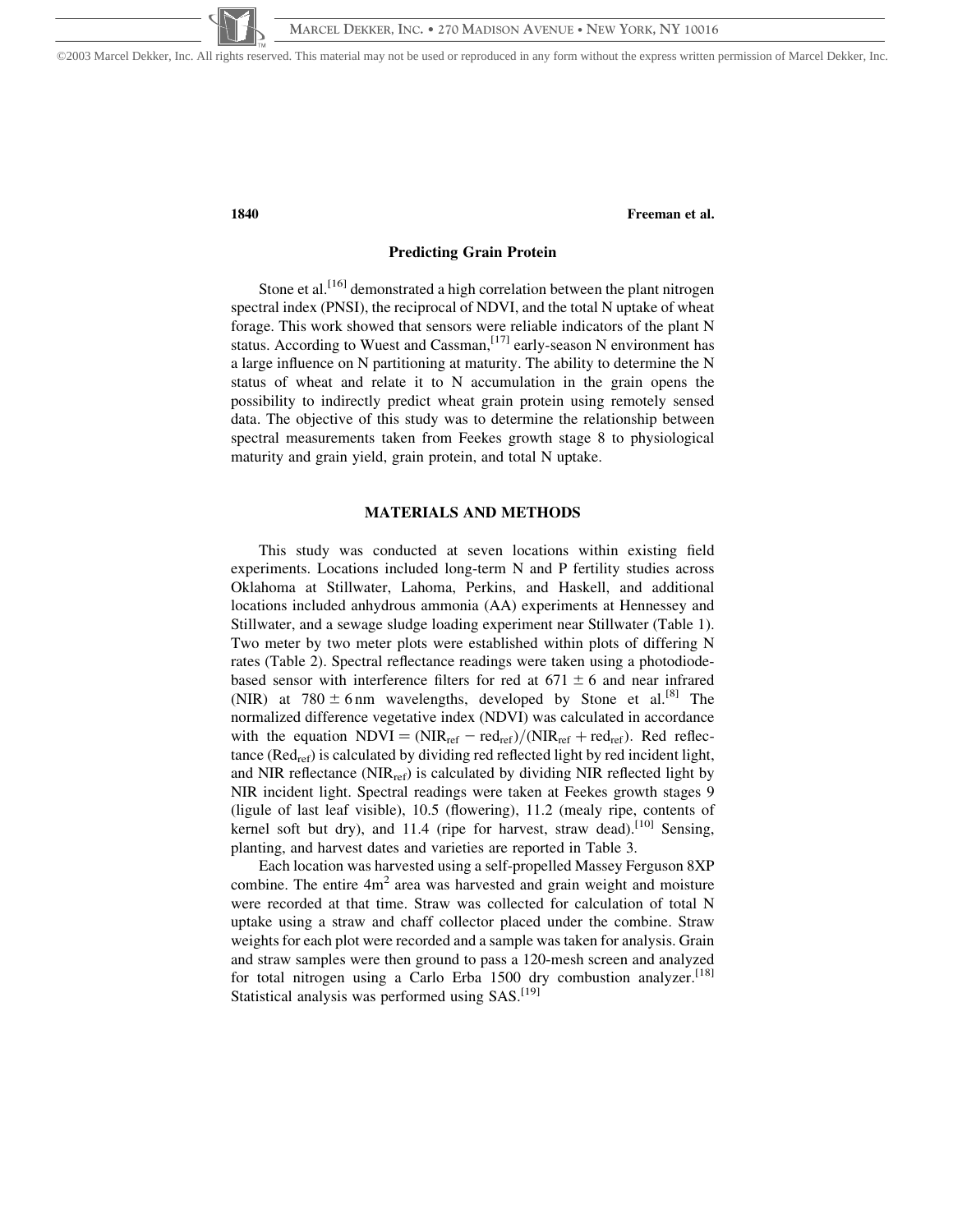©2003 Marcel Dekker, Inc. All rights reserved. This material may not be used or reproduced in any form without the express wri

tten permission of Marcel Dekker, Inc.

| and Tipton, OK.                                                          |                      |                           |                                                                                            |                     |                     |                             |                               |  |  |
|--------------------------------------------------------------------------|----------------------|---------------------------|--------------------------------------------------------------------------------------------|---------------------|---------------------|-----------------------------|-------------------------------|--|--|
| Location                                                                 | pH<br>$(mg kg^{-1})$ | $NH4-N$<br>$(mg kg^{-1})$ | $NO3-N$<br>$(mg kg^{-1})$                                                                  | P<br>$(mg kg^{-1})$ | K<br>$(mg kg^{-1})$ | Total N<br>$(g \, kg^{-1})$ | Organic C<br>$(g \, kg^{-1})$ |  |  |
| Stillwater AA                                                            | 6.0                  | 2.5                       | 11.3                                                                                       | 19.9                | 197                 | 0.94                        | 10.4                          |  |  |
|                                                                          |                      |                           | Classification: Easpur loam (fine-loamy, mixed, superactive, thermic Fluventic Haplustoll) |                     |                     |                             |                               |  |  |
| Stillwater SS                                                            | 5.8                  | 6.9                       | 5.0                                                                                        | 30.2                | 16.8                | 1.06                        | 11.9                          |  |  |
| Classification: Norge Ioam (fine mixed, thermic Udertic Paleustoll)      |                      |                           |                                                                                            |                     |                     |                             |                               |  |  |
| Haskell 801                                                              | 5.3                  | 7.4                       | 3.4                                                                                        | 8.5                 | 163                 | 0.7                         | 7.4                           |  |  |
| Classification: Taloka silt loam (fine, mixed, thermic Mollic Albaqualf) |                      |                           |                                                                                            |                     |                     |                             |                               |  |  |
| Hennessey AA                                                             | 5.6                  | 19.3                      | 14.5                                                                                       | 95.6                | 558                 | 1.05                        | 11.9                          |  |  |
|                                                                          |                      |                           | Classification: Shellabarger sandy loam (fine-loamy, mixed, thermic Udic Argiustoll)       |                     |                     |                             |                               |  |  |
| Lahoma 502                                                               | 5.5                  | 5.3                       | 13.9                                                                                       | 39.9                | 416                 | 0.8                         | 7.4                           |  |  |
|                                                                          |                      |                           | Classification: Grant silt loam (fine-silty, mixed, thermic Udic Argiustoll)               |                     |                     |                             |                               |  |  |
| Perkins N&P                                                              | 5.4                  | 2.6                       | 9.1                                                                                        | 16.5                | 132                 | 0.79                        | 7.0                           |  |  |
|                                                                          |                      |                           | Classification: Teller sandy loam (fine-loamy, mixed, thermic Udic Argiustoll)             |                     |                     |                             |                               |  |  |
| Stillwater 222                                                           | 5.9                  | 12.0                      | 8.6                                                                                        | 4.9                 | 192                 | 0.96                        | 7.9                           |  |  |
|                                                                          |                      |                           | Classification: Kirkland silt loam (fine, mixed, thermic Udertic Paleustoll)               |                     |                     |                             |                               |  |  |

Table 1. Initial surface (0–15 cm) soil chemical characteristics and classification at Haskell, Hennessey, Lahoma, Perkins, Stillwater,

pH—1:1 soil:water, K and P—Mehlich III, Organic C and Total N–dry combustion.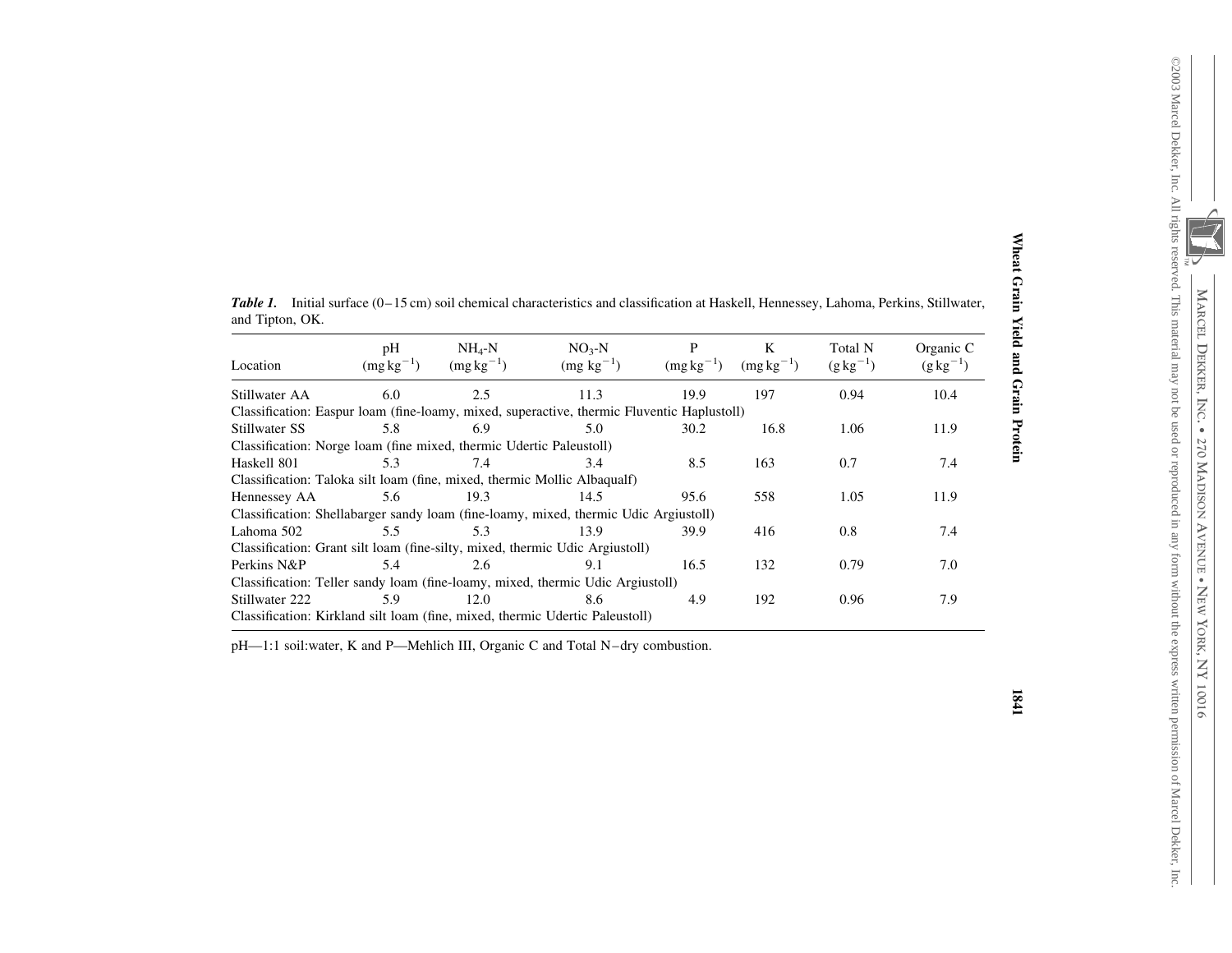| Stillwater AA, N-<br>$P-K (kg ha^{-1})$ | Stillwater<br>$SS. N-P-$<br>$K$ (kg ha <sup>-1</sup> ) | Haskell<br>$801, N-P-$<br>K<br>$(kg ha^{-1})$ | Hennessey AA,<br>$N-P-K$<br>$(kg ha^{-1})$ | Lahoma<br>$502. N-P-$<br>$K$ (kg ha <sup>-1</sup> ) | Perkins N $&$<br>$P. N-P-K$<br>$(kg ha^{-1})$ | Stillwater<br>$222, N-P-$<br>$K$ (kg ha <sup>-1</sup> ) |
|-----------------------------------------|--------------------------------------------------------|-----------------------------------------------|--------------------------------------------|-----------------------------------------------------|-----------------------------------------------|---------------------------------------------------------|
| $0 - 0 - 0$                             | $0 - 0 - 0$                                            | $0-0-0$                                       | $0-0-0$                                    | $0-0-0$                                             | $0-0-0$                                       | $0 - 0 - 0$                                             |
| $56-0-0$                                | $45-0-0$                                               | $0-58-111$                                    | $56-0-0$                                   | $0-19-56$                                           | $56-29-0$                                     | $0-29-37$                                               |
| $90-0-0$                                | $90 - 0 - 0$                                           | 112-58-111                                    | $90-0-0$                                   | 22-19-56                                            | $112 - 29 - 0$                                | 45-29-37                                                |
| $123 - 0 - 0$                           | $179 - 0 - 0$                                          | $112 - 0 - 111$                               | $123 - 0 - 0$                              | $45 - 19 - 56$                                      | $168-29-0$                                    | 90-29-37                                                |
| (Two)                                   | $269 - 0 - 0$                                          | 112-19-111                                    | (Two                                       | 67-19-56                                            |                                               | $134 - 29 - 37^{\rm a}$                                 |
| application                             | $538 - 0 - 0$                                          | 112-39-111                                    | application                                | $90-19-56$                                          |                                               |                                                         |
|                                         | methods)                                               |                                               | 168-58-111                                 | methods)                                            | 112-19-56                                     |                                                         |

| <b>Table 2.</b> Treatment structure at Haskell, Hennessey, Lahoma, Perkins and Stillwater, OK. |  |  |
|------------------------------------------------------------------------------------------------|--|--|

<sup>a</sup> Split application of N.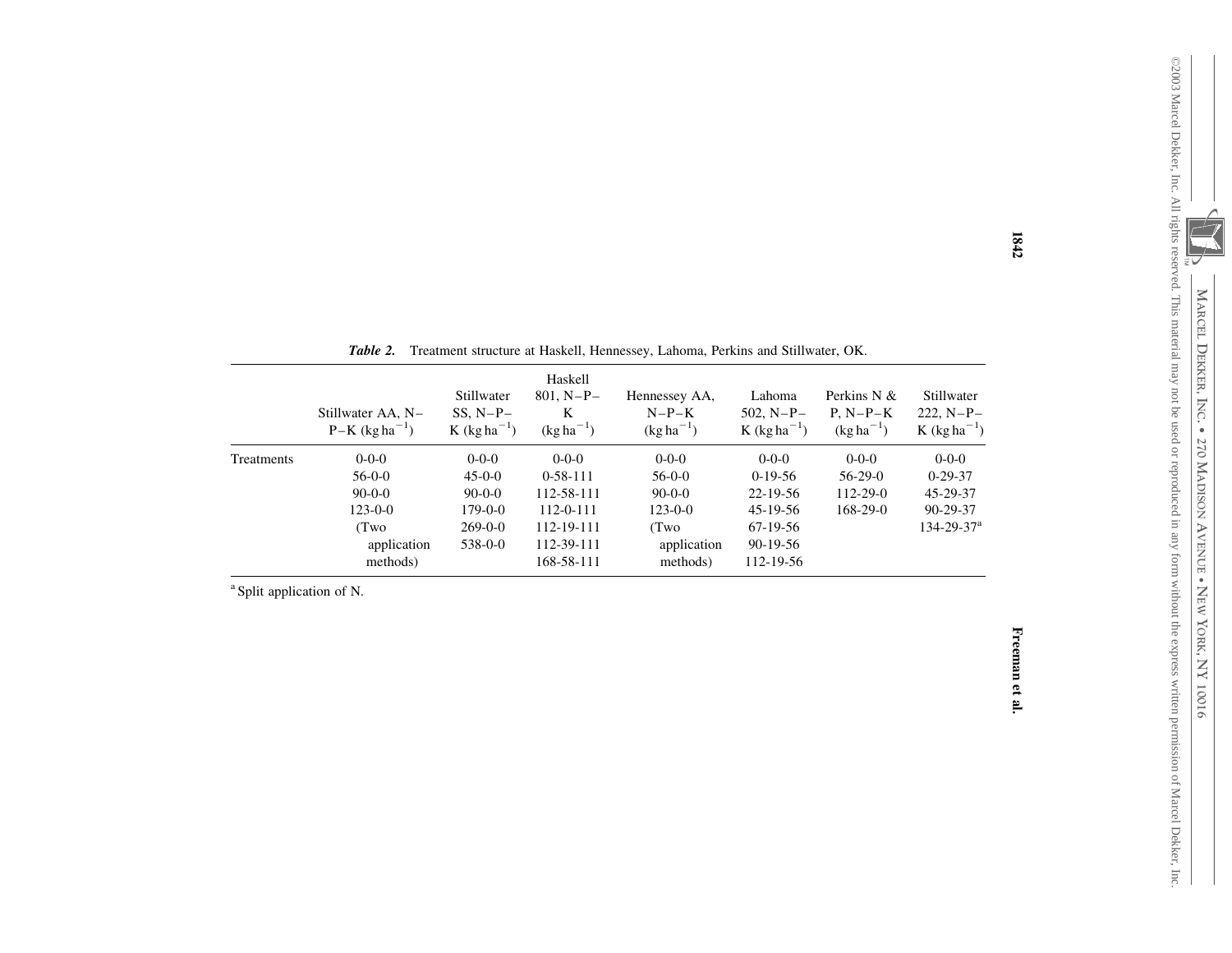| Wheat Grain Yield and Grain Protein |  |                                                                                                                                                                      |                                                               |
|-------------------------------------|--|----------------------------------------------------------------------------------------------------------------------------------------------------------------------|---------------------------------------------------------------|
| 1843                                |  | ©2003 Marcel Dekker, Inc. All rights reserved. This material may not be used or reproduced in any form without the express written permission of Marcel Dekker, Inc. | MARCEL DEKKER, INC. • 270 MADISON AVENUE • NEW YORK, NY 10016 |

| Experiment | Location          | Year<br>sensed | No. of<br>plots | Date sensed |          |                |                |                |                  |                 |         |
|------------|-------------------|----------------|-----------------|-------------|----------|----------------|----------------|----------------|------------------|-----------------|---------|
|            |                   |                |                 | Feekes 8    | Feekes 9 | Feekes<br>10.5 | Feekes<br>11.2 | Feekes<br>11.4 | Planting<br>date | Harvest<br>date | Variety |
| Exp. 222   | Stillwater,<br>OK | 2000           | 20              |             | 30/03/00 | 24/04/00       | 22/05/00       | 06/07/00       | 07/10/99         | 6/07/00         | Custer  |
|            |                   | 2001           |                 | 23/04/01    | 30/04/01 | 10/05/01       | 24/05/01       |                | 20/11/00         | 12/06/01        | Custer  |
| Exp. 301   | Stillwater,<br>OK | 2000           | 18              |             | 04/04/00 | 24/04/00       | 22/05/00       | 15/06/00       | 07/10/99         | 15/06/00        | Custer  |
|            |                   | 2001           |                 | 23/04/01    | 30/04/01 | 10/05/01       | 24/05/01       |                | 16/11/00         | 11/06/01        | Custer  |
| Exp. 502   | Lahoma,<br>OK     | 2000           | 28              |             | 28/03/00 | 20/04/00       | 15/05/00       | 13/06/00       | 12/10/99         | 13/06/00        | Custer  |
|            |                   | 2001           |                 | 13/04/01    |          | 10/05/01       | 24/05/01       |                |                  | 15/06/01        | Custer  |
| Exp. 801   | Haskell,<br>OK    | 2000           | 28              |             | 14/03/00 | 25/04/00       | 16/05/00       |                | 08/10/99         | 2/06/00         | 2137    |
|            |                   | 2001           |                 | 24/04/01    | 03/05/01 | 14/05/01       |                |                |                  | 6/06/01         | 2137    |
| $N*P$      | Perkins,<br>OK    | 2000           | 12              |             | 04/04/00 | 24/04/00       | 22/05/00       | 30/05/00       | 08/10/99         | 30/05/00        | Custer  |
|            |                   | 2001           |                 | 23/04/01    | 30/04/01 | 09/05/01       | 24/05/01       |                | 17/11/00         | 7/06/01         | Custer  |
| AA NUE     | Hennessey         | 2000           | 21              |             | 28/03/00 | 27/04/00       | 22/05/00       | 07/06/00       | 07/10/99         | 07/06/00        | Custer  |
|            |                   | 2001           |                 | 13/04/01    |          | 10/05/01       | 24/05/01       |                | 21/11/00         | 13/06/01        | Custer  |
| AA NUE     | Stillwater,<br>OK | 2000           | 21              |             | 04/04/00 | 24/04/00       | 22/05/00       | 07/07/00       | 07/10/99         | 07/07/00        | Custer  |
|            |                   | 2001           |                 | 23/04/01    | 30/04/01 | 10/05/01       | 24/05/01       |                | 22/11/00         | 11/06/01        | Custer  |

 $T<sub>a</sub>$ <sub>b</sub>l<sub>a</sub> 2 3. Planting, sensor readings, and harvest dates at Haskell, Hennessey, Lahoma, Perkins and Stillwater, OK for 1999–2000.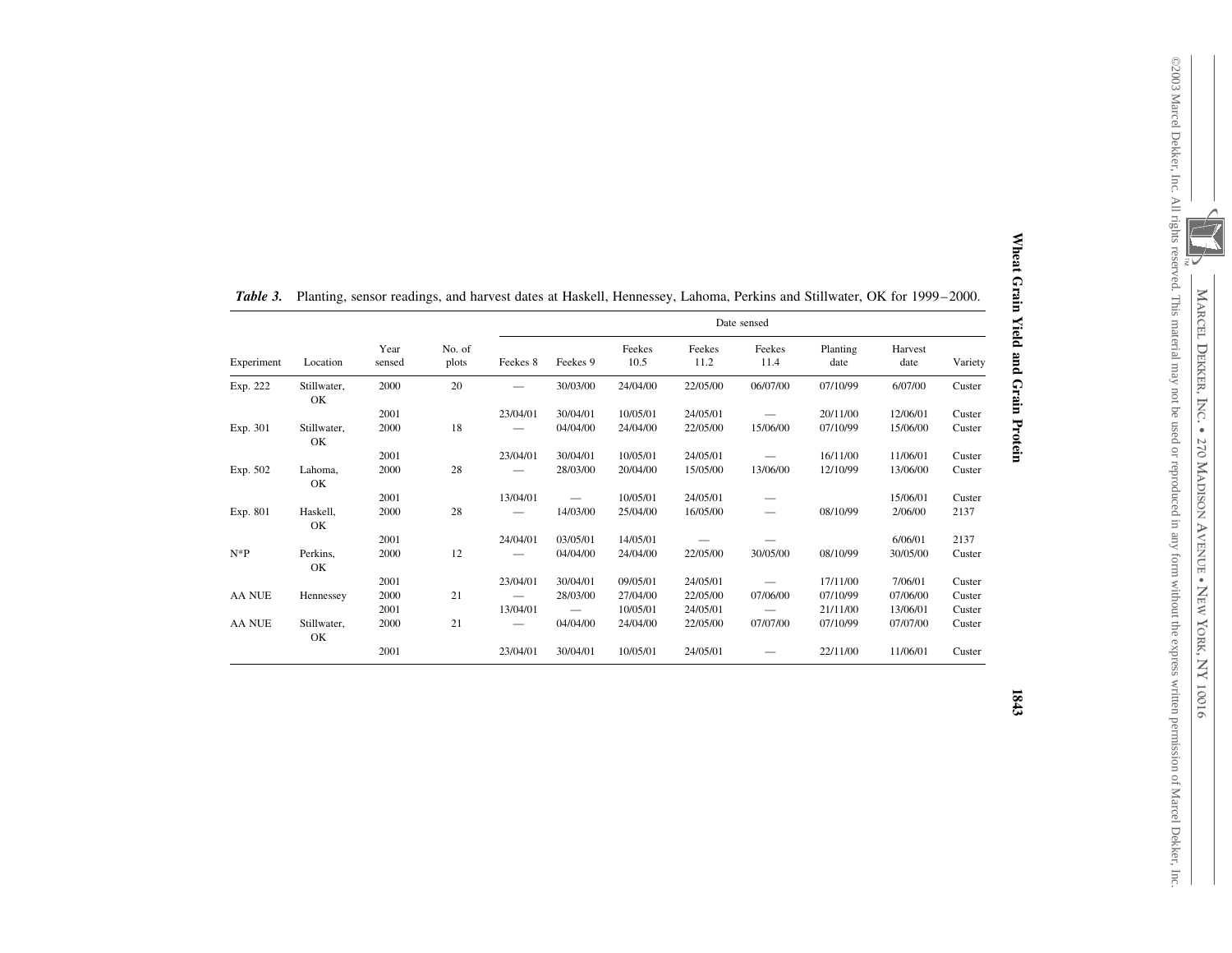©2003 Marcel Dekker, Inc. All rights reserved. This material may not be used or reproduced in any form without the express written permission of Marcel Dekker, Inc.

1844 Freeman et al.

# RESULTS AND DISCUSSION

#### Grain Yield

The relationship between grain yield and NDVI when sensor readings were taken at Feekes growth stages 8, 9, and 10.5 are reported in Figs. 1–3. NDVI was a good predictor of wheat grain yield (sensor readings taken from the same  $4 \text{ m}^2$  area where grain yield was later determined) ( $\text{R}^2 > 0.54$ ). No relationship was observed at Feekes 11.2 and 11.4 growth stages. At both Experiment 502 and 222 in 1999–2000, a wide range of NDVI values corresponded with a wide range in wheat grain yield, thus on a by-site basis, correlation was improved. At Efaw AA, and Hennessey AA, plant coverage was good within the entire experiment, and thus, the range in NDVI values was relatively small. Even though the range in wheat grain yields was wide  $(1000 \text{ to } 4500 \text{ kg ha}^{-1})$  for these sites, red adsorption peaked as expected (due to the excellent coverage) and differences in yield potential were more difficult to detect. This calls further attention to the deficiencies of the NDVI index in being able to assess differences in yield potential where soil plant coverage is good and where plot differences in early biomass production are small. In 2000–2001, delayed fall planting due to wet conditions decreased tillering and coverage resulting in a good range of NDVI values, excluding



Figure 1. Relationship between NDVI and grain yield at Feekes growth stage 8 at seven locations in crop year 2000–2001.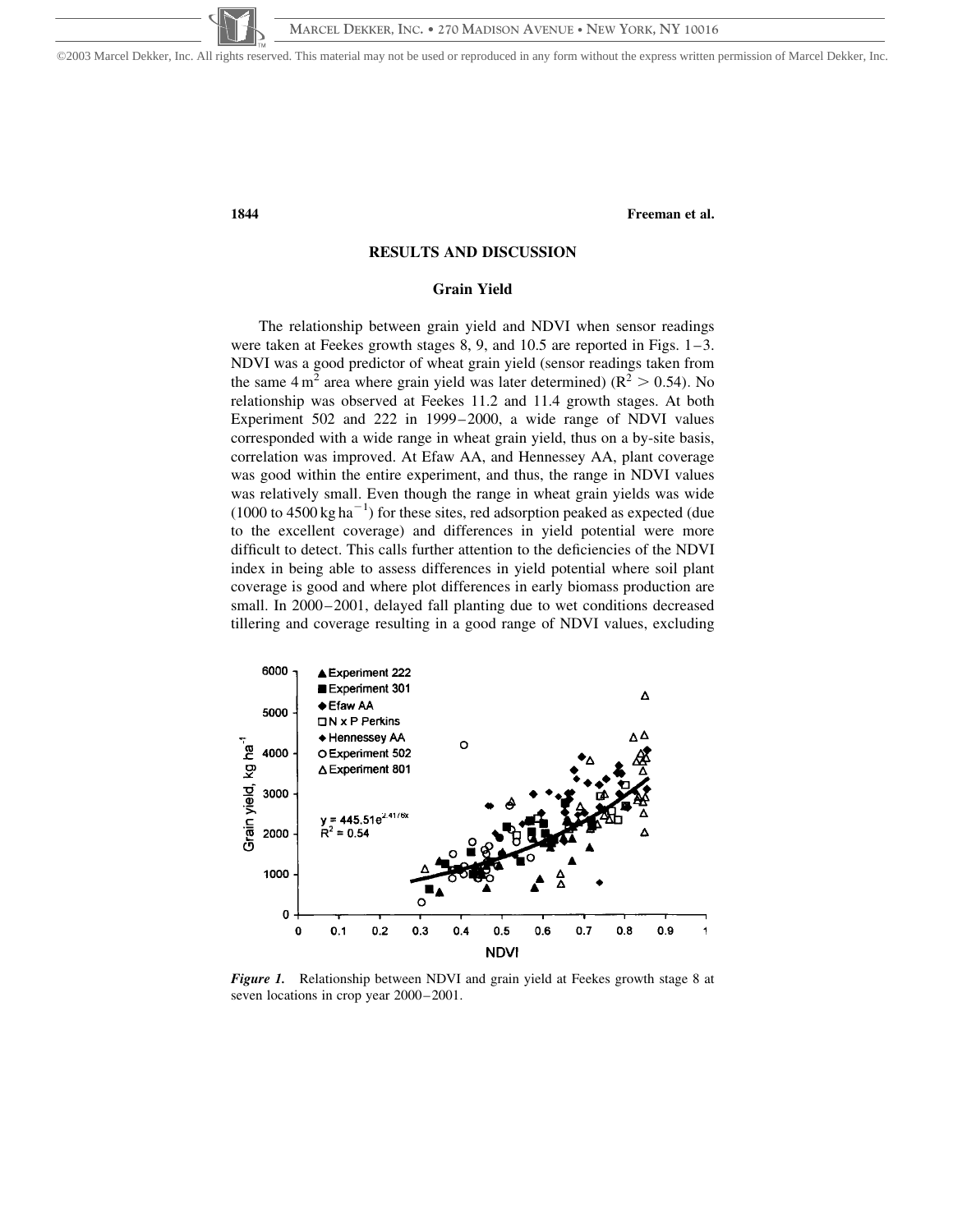**MARCEL DEKKER, INC. • 270 MADISON AVENUE • NEW YORK, NY 10016** ©2003 Marcel Dekker, Inc. All rights reserved. This material may not be used or reproduced in any form without the express written permission of Marcel Dekker, Inc.



Figure 2. Relationship between NDVI and grain yield at Feekes growth stage 9 at twelve locations over two crop years 1999–2000 and 2000–2001.



Figure 3. Relationship between NDVI and grain yield at Feekes growth stage 10.5 at fourteen locations over two crop years 1999–2000 and 2000–2001.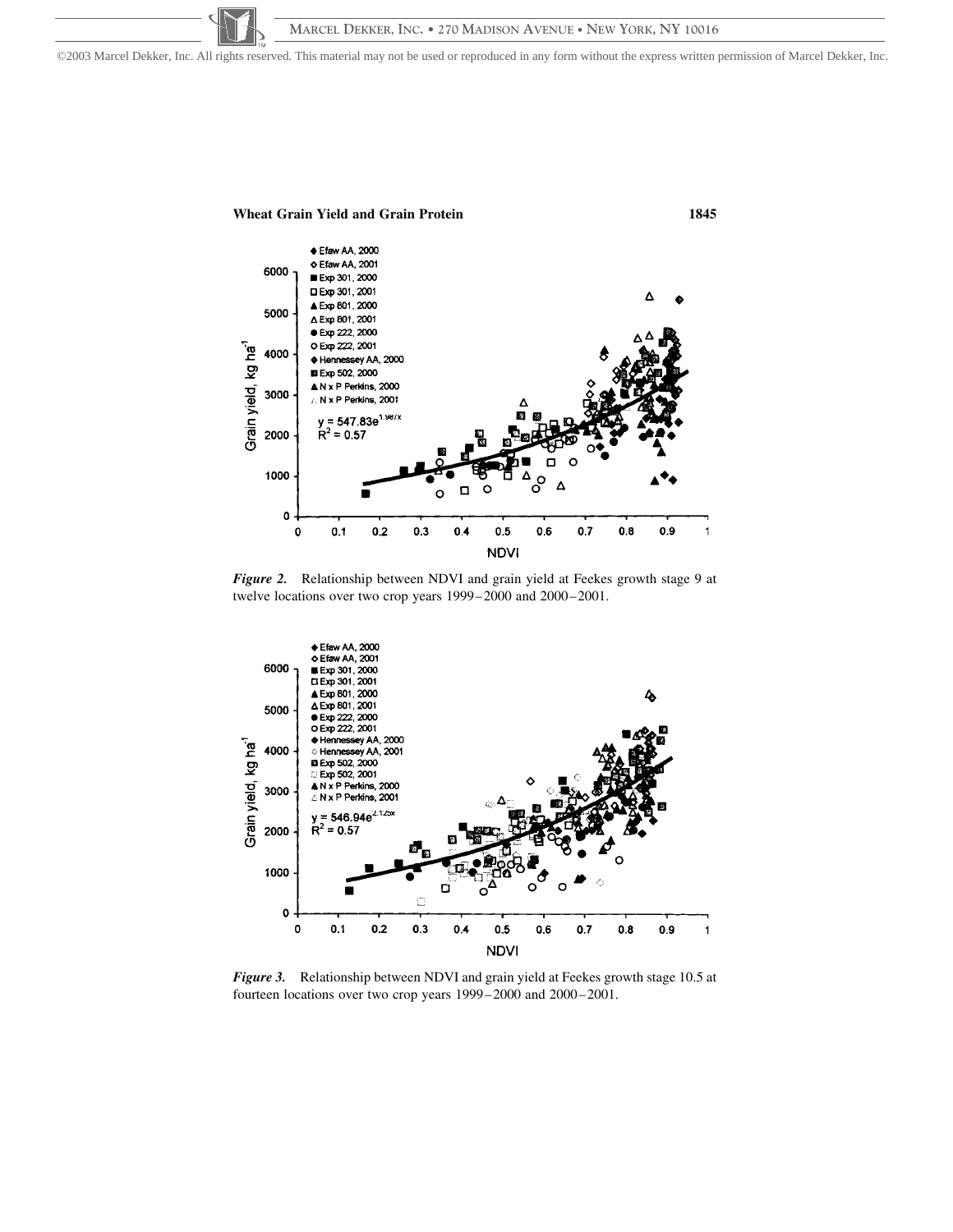©2003 Marcel Dekker, Inc. All rights reserved. This material may not be used or reproduced in any form without the express written permission of Marcel Dekker, Inc.

# 1846 Freeman et al.

experiment 801. Due to the poor coverage at most sites at Feekes 8 and 9, maximum adsorption of the red portion of the spectrum was generally not observed, (exception, Experiment 801). This is illustrated by the range of grain yield levels observed near NDVI values of 0.85.

The relationship between NDVI and wheat grain yield at Feekes 11.2 was dramatically different from that observed at earlier stages of growth (data not reported). Feekes 11.2 corresponds with the kernels being mealy ripe, soft, but dry. In 1999–2000, at this stage of growth, a slight trend for yields to increase with increasing NDVI was present. However in 2000–2001, thin wheat stands due to late planting and increased weed pressure inflated NDVI values without increasing harvested grain. By Feekes 11.4 (ripe for cutting, straw dead), wheat grain yields decreased with increasing NDVI (data not reported). At Feekes 11.4, only very limited absorbance of red is encountered, due to the rapid disappearance of chlorophyll (green) with the onset of senescence.

#### Grain Nitrogen

The average grain N concentration across all experiments in both years was  $24.6 g kg^{-1}$  and ranged from 18.3 to  $38.1 g kg^{-1}$ . No consistent relationship between NDVI and grain N was found at any stage of growth. There was, however, a trend for increased grain N with increasing NDVI at Experiment 801 at Feekes growth stage 9 (data not reported).

#### Straw Nitrogen

For the fourteen sites sampled over two years, no distinct relationship between NDVI and straw N was observed. There was, however, a trend for decreased straw N with increasing NDVI when readings were collected on the actual day of harvest in 1999–2000.

#### Grain Nitrogen Uptake

Similar to results reported for the relationship between NDVI and grain yield, correlation of NDVI and grain N uptake was significant. However, consistent with data reported by Stone et al., [16] improved correlation was found at all stages of growth for grain N uptake versus NDVI, as compared to grain yield and NDVI ( $R^2 = 0.57, 0.60, 0.62$ , for growth stages 8, 9, and 10.5, respectively). The improved  $R^2$  (grain N uptake and NDVI vs. grain yield and NDVI) would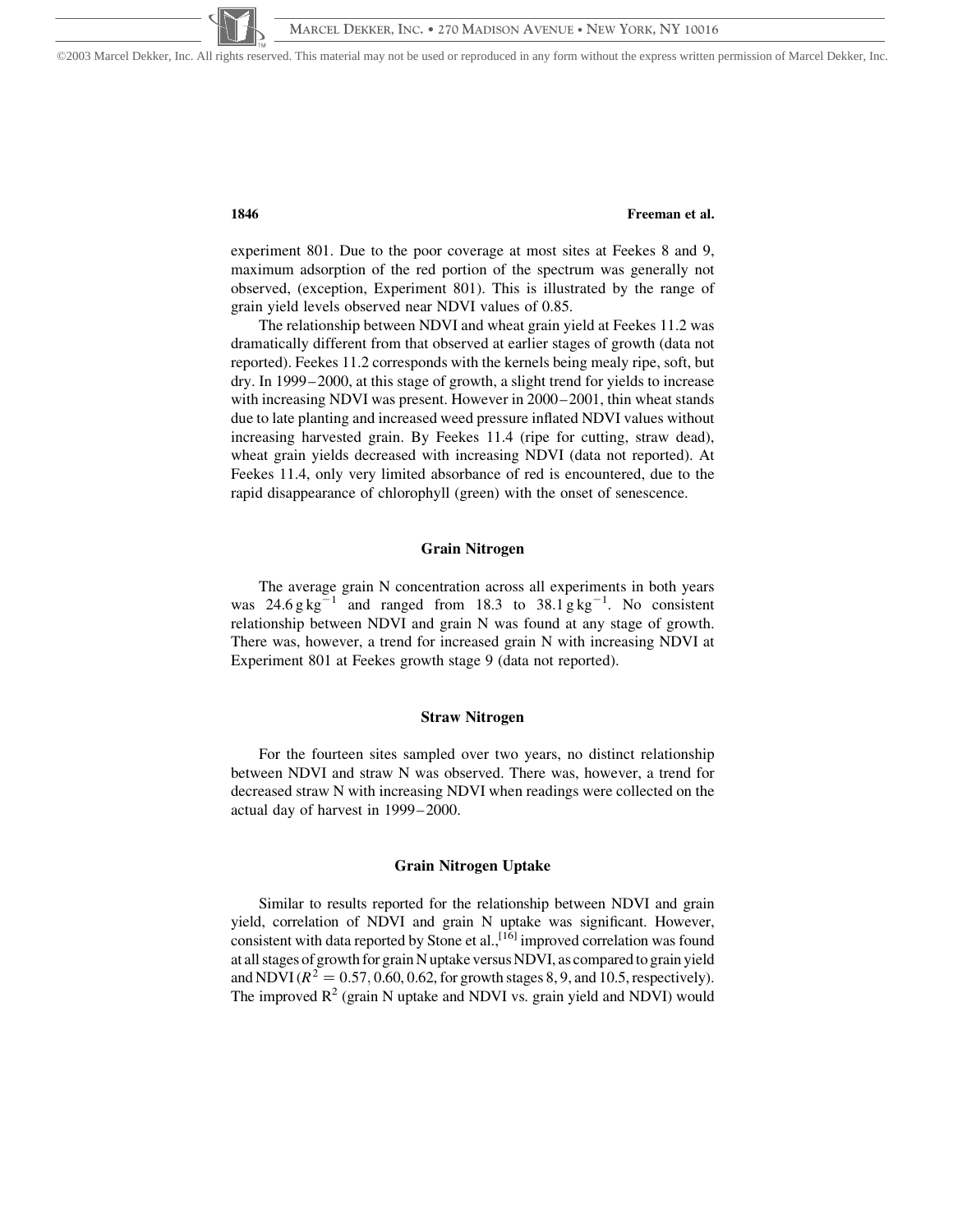©2003 Marcel Dekker, Inc. All rights reserved. This material may not be used or reproduced in any form without the express written permission of Marcel Dekker, Inc.

# Wheat Grain Yield and Grain Protein **1847**

tend to indicate that either the red or near infrared bands were sensitive to N as chlorophyll in the plant tissue, and that would not be a direct component of grain yield.

#### Straw Nitrogen Uptake

Over the fourteen locations included in this work, straw N uptake as a function of NDVI is plotted in Figs. 4 and 5 for the different stages of growth sampled. Straw N uptake and NDVI were well correlated at Feekes growth stages 9 and 10.5 but not at other stages (Figs. 4 and 5). Consistent with observations for NDVI and grain N uptake, correlation was poor at Feekes growth stage 11.2, but that improved (although changing to a negative slope) at the final stage of growth. This poor correlation was expected considering the loss of green color (chlorophyll) during senescence. Furthermore, differences in plant health and physiological development would likely fluctuate as a function of spatial variability. At this time period, younger tillers are still green while main stems are fully senesced. Sloughing of upper leaves would also aid in observing differences in the lower canopy at later stages of growth.



Figure 4. Relationship between NDVI and straw N uptake at Feekes growth stage 9 at twelve locations over two crop years 1999–2000 and 2000–2001.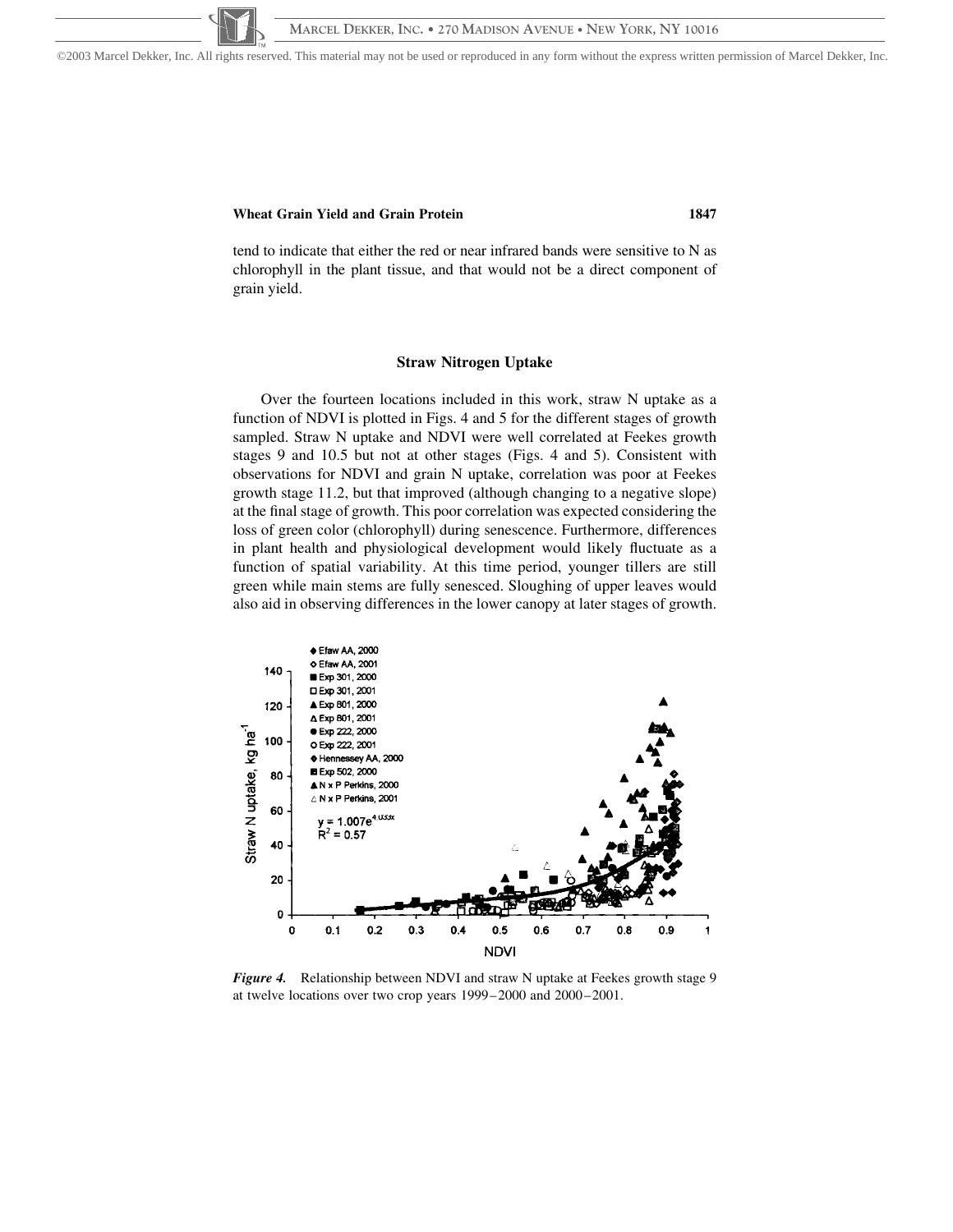©2003 Marcel Dekker, Inc. All rights reserved. This material may not be used or reproduced in any form without the express written permission of Marcel Dekker, Inc.



Figure 5. Relationship between NDVI and straw N uptake at Feekes growth stage 10.5 at fourteen locations over two crop years, 1999–2000 and 2000–2001.

In 2000–2001, at Perkins N and P, the measured straw N uptake was high, largely due to contamination of the plots by the presence of Italian ryegrass (Lolium multiflorum L.), which resulted in higher biomass and N concentrations. Similarly, at Experiment 502 high straw N uptakes were measured due to an infestation of crabgrass in certain plots, which accounted for an increase in biomass and N concentration.

#### Total Nitrogen Uptake

Total N uptake (straw  $+$  grain) is plotted against NDVI in Figs. 6–8 at Feekes 8, 9, 10.5 stages of growth. No relationship between total N uptake and NDVI was observed at Feekes 11.2 and 11.4. A trend for improved correlation of NDVI with total N uptake was observed, compared to that found for grain N uptake and/or straw N uptake. This is not surprising considering that total N uptake includes both grain and straw components and accounts for all N in the above ground biomass of the plant. It must also be emphasized that the early readings (Feekes 8, 9, and 10.5) were far superior for predicting total N uptake than the later readings. This suggests the importance of collecting red and near infrared readings during vegetative stages of growth where the sensitivity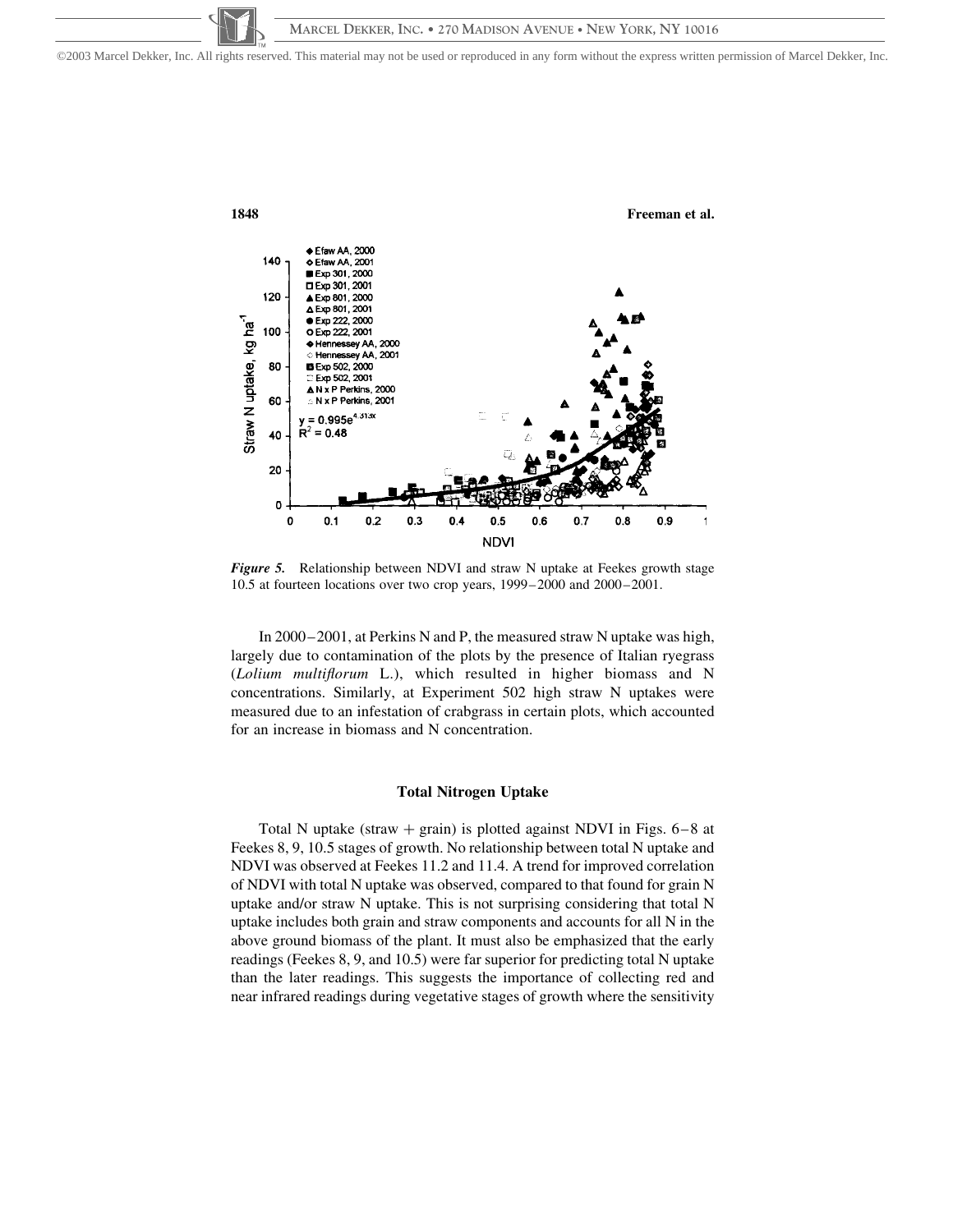©2003 Marcel Dekker, Inc. All rights reserved. This material may not be used or reproduced in any form without the express written permission of Marcel Dekker, Inc.



Figure 6. Relationship between NDVI and total (grain  $+$  straw) N uptake at Feekes growth stage 8 at seven locations in crop year 2000–2001.



Figure 7. Relationship between NDVI and total N uptake (grain  $+$  straw) at Feekes growth stage 9 at twelve locations over two crop years 1999–2000 and 2000–2001.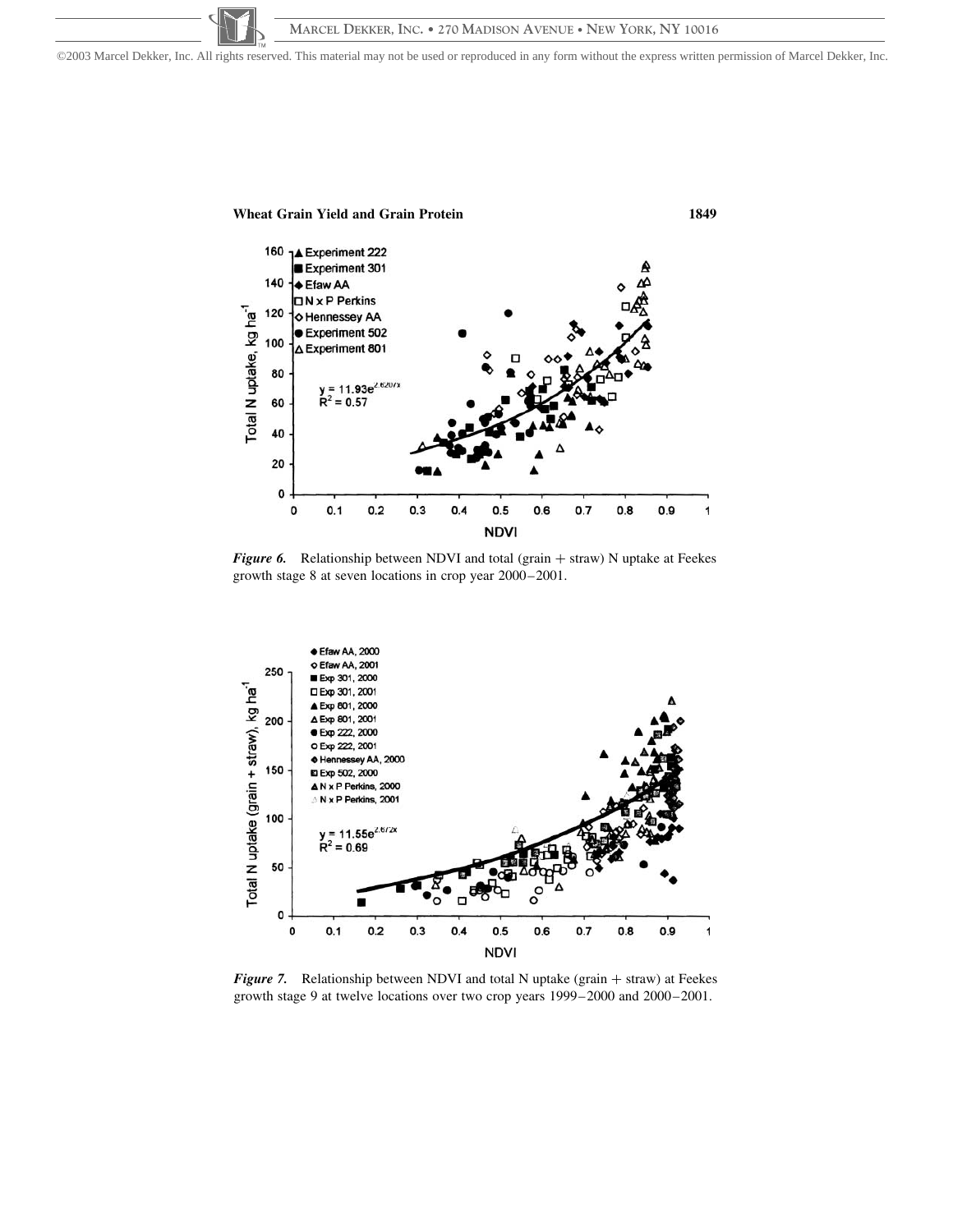©2003 Marcel Dekker, Inc. All rights reserved. This material may not be used or reproduced in any form without the express written permission of Marcel Dekker, Inc.



Figure 8. Relationship between NDVI and total N uptake (grain  $+$  straw) at Feekes growth stage 10.5 at fourteen locations over two crop years, 1999–2000 and 2000– 2001.

to green and/or chlorophyll concentrations would be higher. Although correlation remained significant at the final stage of growth, it was significantly diminished.

#### **CONCLUSIONS**

Over two cropping cycles and seven locations, NDVI calculated using red and NIR bands proved to be relatively well correlated with grain yield, grain N uptake, straw N uptake, and total N uptake on sensor measurements observed up through anthesis. Under high plant coverage, associated with good growing conditions and adequate fertility, peak adsorption of the red portion of the spectrum does occur. When red adsorption peaks, the two-dimensional NDVI readings become relatively insensitive to the changes in total biomass, and are later reflected in grain yield (i.e., when NDVI values are high, the range in grain yield at a specific NDVI value can be large). Small ranges in NDVI reduce the ability of the sensor to accurately predict grain yield, grain N uptake, straw N uptake, and total N uptake, especially when ground cover is good at early stages of growth.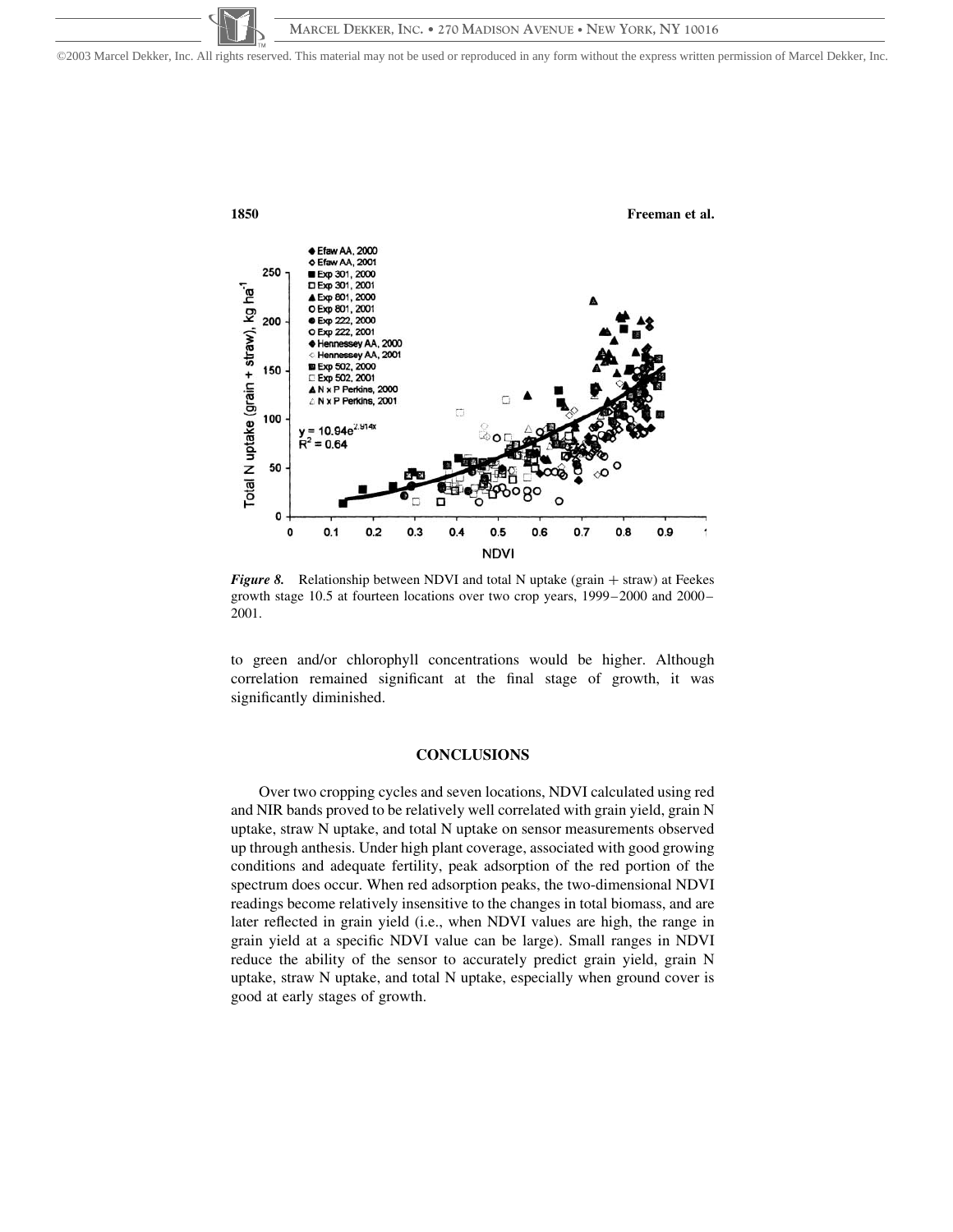©2003 Marcel Dekker, Inc. All rights reserved. This material may not be used or reproduced in any form without the express written permission of Marcel Dekker, Inc.

# Wheat Grain Yield and Grain Protein 1851

Grain N and straw N could not be reliably predicted using NDVI at any stage of growth. This can partially be explained by knowing that there is no way for NDVI to detect how efficiently the plant will translocate N into the grain, and how much of the N will be lost through various pathways, each of which result in relatively constant tissue N in grain and straw at harvest.

Over locations and years, NDVI measurements collected at Feekes growth stage 9 provided reliable estimates of grain yield, grain N uptake, and total N uptake. This vegetative stage of growth that takes place 40 to 60 days before harvest may be an ideal time for collecting aerial images that could later be used for estimating potential yield levels on a by-field basis.

The ability to reliably predict grain yield in-season using spectral reflectance can be implemented into any variable rate technology program. This information can be used for producing field maps at the sub-meter level versus current maps at a resolution of 900 square feet. Additionally, the ability of producers to predict wheat yields while their crop is still in the field could assist in more strategic marketing plans and more accurate insurance estimates.

#### REFERENCES

- 1. Lukina, E.V.; Freeman, K.W.; Wynn, K.J.; Thomason, W.E.; Mullen, R.W.; Klatt, A.R.; Johnson, G.V.; Elliot, R.L.; Stone, M.L.; Solie, J.B.; Raun, W.R. Nitrogen fertilization optimization algorithm based on in-season estimates of yield and nitrogen uptake. J. Plant Nutr. 2000, 24, 885–898.
- 2. Araus, J.L. Integrated physiological criteria associated with yield potential. In Increasing Yield Potential in Wheat: Breaking the Barriers; Reynolds, M.P., Rajaram, S., McNab, A., Eds.; CIMMYT: Mexico, D.F, 1996; 150–156.
- 3. Mahey, R.K.; Singh, R.; Sidhu, S.S.; Narang, R.S. The use of remote sensing to assess the effects of water stress on wheat. Exp. Agric. 1991, 27, 423–429.
- 4. Penualas, J.; Isla, I.; Filella, I.; Araus, J.L. Visible and near-infrared reflectance assessment of salinity effects on barley. Crop Sci. 1997, 37, 198–202.
- 5. Quarmby, N.A.; Milnes, M.; Hindle, T.L.; Silleos, N. The use of multitemporal NDVI measurements from AVHRR data for crop yield estimation and prediction. Int. J. Remote Sensing 1993, 14, 199–210.